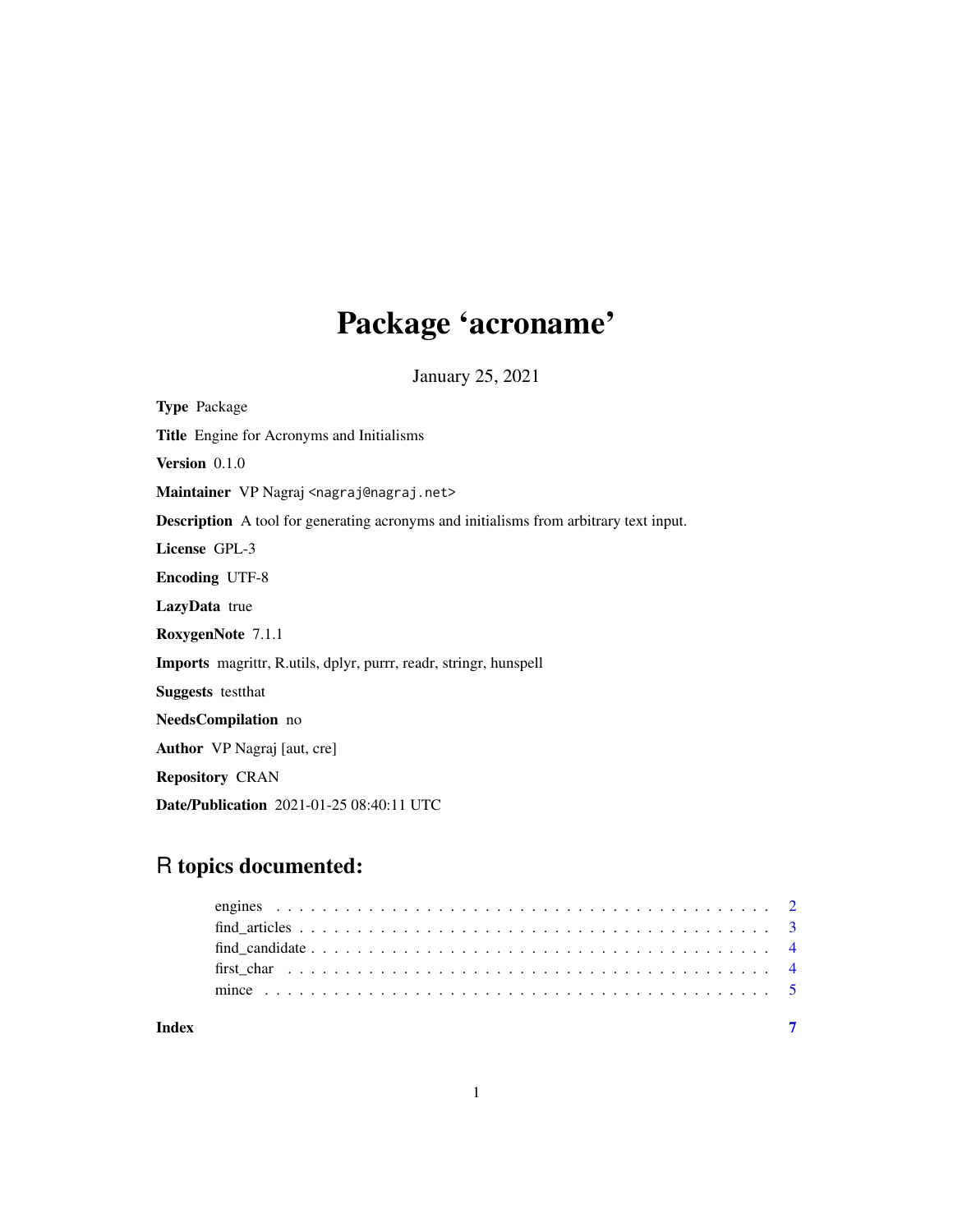#### <span id="page-1-1"></span><span id="page-1-0"></span>Description

The acroname engines include methods to generate acronyms and initialisms. acronym() searches for candidates by constructing words from characters provided. Each word constructed is compared to the terms in the dictionary specified, and once a match is found the acronym is returned. initialism() takes the first characters from each word in the string. Both functions can optionally return a tibble, ignore articles, and/or use a "bag of words" approach (for more see [mince\)](#page-4-1).

#### Usage

```
acronym(
  input,
  dictionary = NULL,
  acronym_length = 3,
  ignore_articles = TRUE,
  alnum_only = TRUE,
  timeout = 60,
  bow = FALSE,
 bow_prop = 0.5,
  to_tibble = FALSE
)
initialism(
  input,
  ignore_articles = TRUE,
  alnum_only = TRUE,
 bow = FALSE,bow_prop = 0.5,
  to_tibble = FALSE
)
```
#### Arguments

| input           | Character vector with text to use as the input for the candidate                                                                                      |
|-----------------|-------------------------------------------------------------------------------------------------------------------------------------------------------|
| dictionary      | Character vector containing dictionary of terms from which acronym should be<br>created; default is NULL and hunspell "en_us" dictionary will be used |
|                 | acronym_length Number of characters in acronym; default is 3                                                                                          |
| ignore_articles |                                                                                                                                                       |
|                 | Logical indicating whether or not articles should be ignored; default is TRUE                                                                         |
| alnum_only      | Logical that specifes whether only alphanumeric should be used; default is TRUE                                                                       |
| timeout         | Maximum seconds to spend searching for an acronym; default is 60                                                                                      |
| bow             | Logical for whether or not a "bag of words" approach should be used for "input"<br>vector; default is FALSE                                           |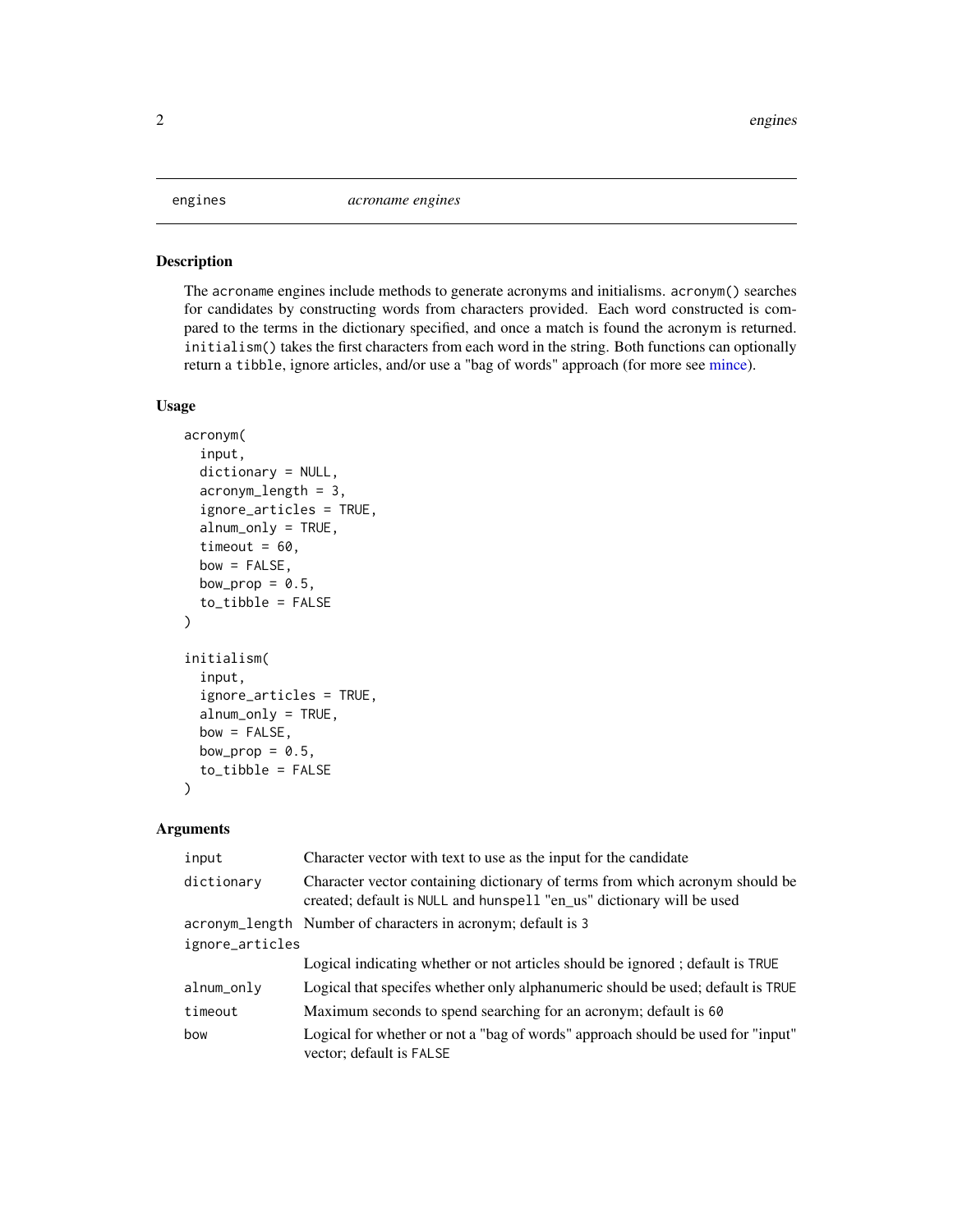#### <span id="page-2-0"></span>find\_articles 3

| bow_prop  | Given bow = TRUE this specifies the proportion of words to sample; ignored if<br>bow = FALSE: default is $0.5$ |
|-----------|----------------------------------------------------------------------------------------------------------------|
| to tibble | Logical as to whether or not the result should be a tibble; default is FALSE                                   |

#### Value

If to\_tibble = FALSE (default), then a character vector containing the name capitalized followed by the original string with letters used in the name capitalized.

If to\_tibble = TRUE, then a tibble with the following columns:

- formatted: The candidate name and string with letters used capitalized
- prefix: The candidate name
- suffix: Words used with letters in name capitalized
- original: The original string used to construct the name

find\_articles *Helper to find articles*

#### Description

This function will check if an input word is an article in the English language ('a', 'an', 'the').

#### Usage

find\_articles(word)

#### Arguments

word Character vector of length 1 with word to check

#### Value

Logical vector of length one, TRUE if the word is an article and FALSE if not.

#### Examples

```
find_articles("the")
find_articles("then")
find_articles("whatever")
```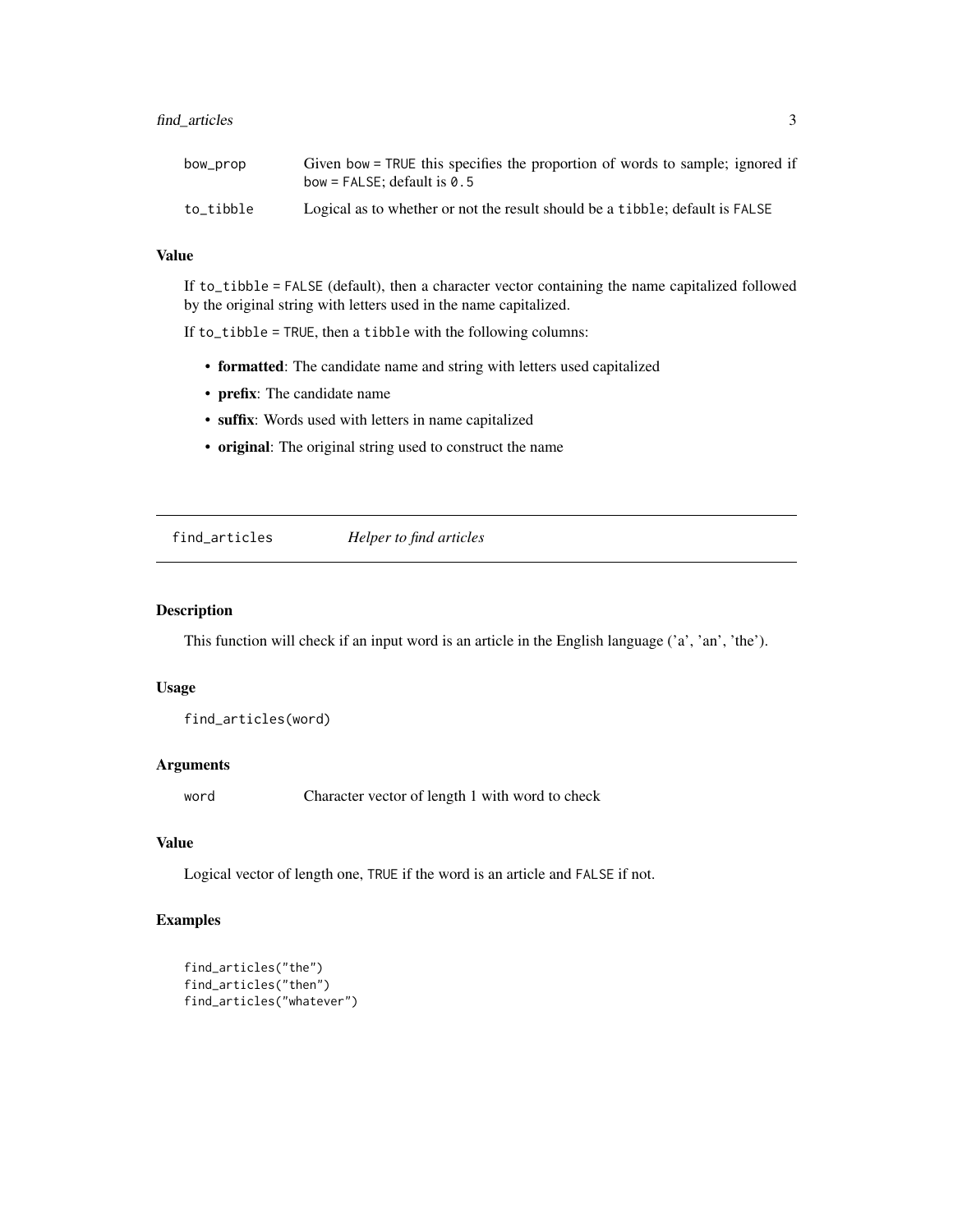<span id="page-3-0"></span>find\_candidate *Find candidate*

#### Description

This is an unexported helper for [acronym.](#page-1-1) The function is used wrapped in a tryCatch() that uses [withTimeout](#page-0-0) to manage maximum wait time for the candidate acronym search.

#### Usage

find\_candidate(collapsed, acronym\_length, probs, dictionary, words\_len)

#### **Arguments**

| collapsed  | The collapsed string of characters generated by mince                                                                                                 |
|------------|-------------------------------------------------------------------------------------------------------------------------------------------------------|
|            | acronym_length Number of characters in acronym; default is 3                                                                                          |
| probs      | Vector of probabilities for selecting each character while generating candidate                                                                       |
| dictionary | Character vector containing dictionary of terms from which acronym should be<br>created; default is NULL and hunspell "en_us" dictionary will be used |
| words_len  | Vector of the length of each word in the input                                                                                                        |

#### Value

Named list with three elements:

- formatted: The candidate acronym and string with letters used capitalized
- prefix: The candidate acronym
- suffix: Words used with letters in acronym capitalized #'

first\_char *Extract the first character from a string*

#### Description

This helper function will extract the first character from a string. The element may be a letter, number, or special character but will be coerced to a character vector in the output.

#### Usage

first\_char(string)

#### Arguments

string Character vector from which the first character will be extracted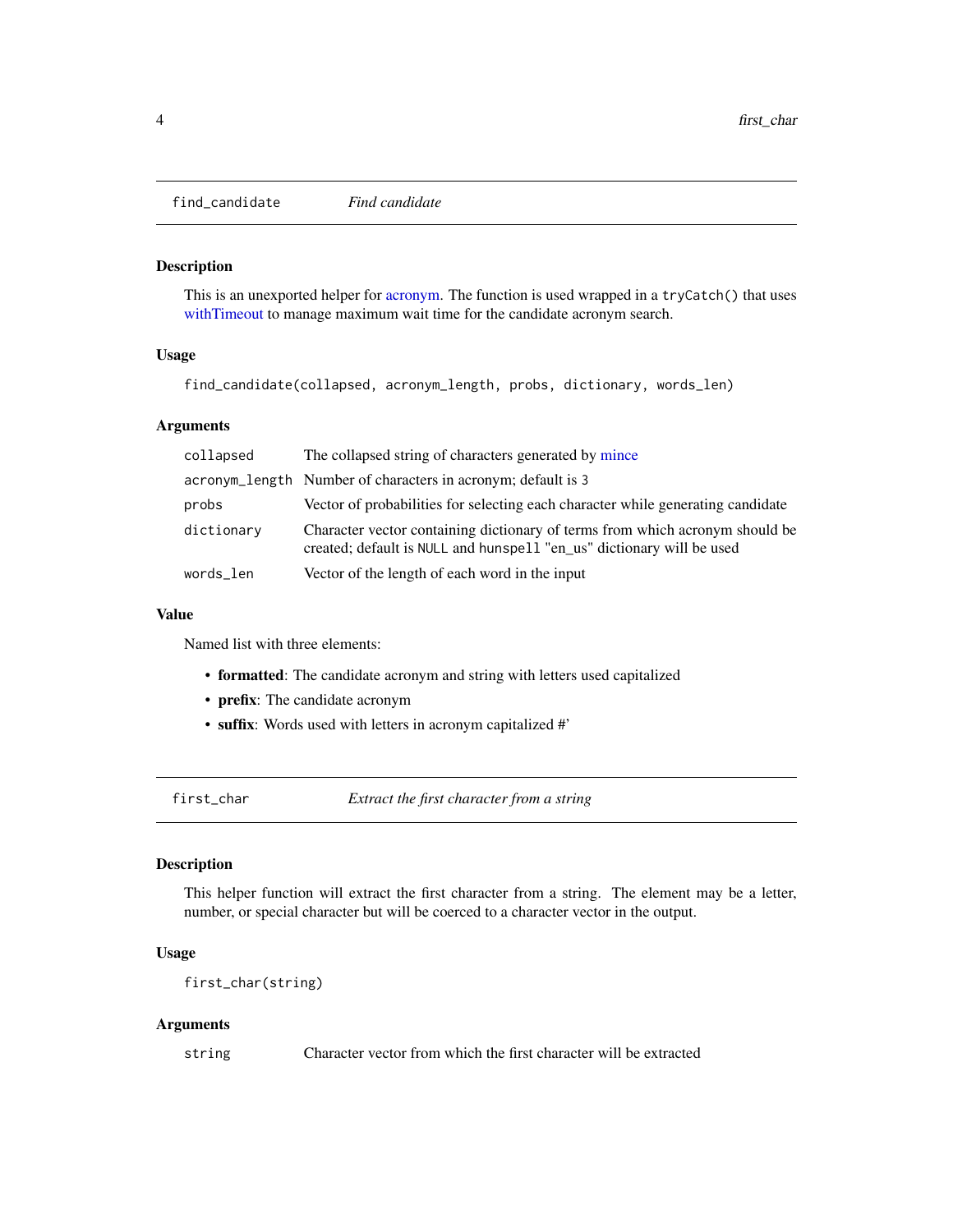#### <span id="page-4-0"></span>mince 5

#### Value

Character vector with the first character from each element in the vector passed to the input "string" argument. This value will be the same length as the original vector.

#### Examples

```
first_char("purple")
first_char(c("purple","rain"))
first_char(c("nothing","compares","2u"))
```
<span id="page-4-1"></span>mince *Prepare input string*

#### Description

This helper is used by both [acronym](#page-1-1) and [initialism](#page-1-1) to extract elements needed from the input string.

If the function is used with bow = TRUE the input will be processed with a "bag of words" approach, by which words will be shuffled and sampled without replacement. In this case, the number of characters used will be determined by the proportion passed to "bow\_prop".

#### Usage

```
mince(
  input,
  ignore_articles = TRUE,
  alnum_only = TRUE,
  bow = FALSE,bow_prop = 0.5\mathcal{L}
```
#### Arguments

| input           | Character vector with text to use as the input for the candidate                                               |
|-----------------|----------------------------------------------------------------------------------------------------------------|
| ignore_articles |                                                                                                                |
|                 | Logical indicating whether or not articles should be ignored; default is TRUE                                  |
| alnum_only      | Logical that specifes whether only alphanumeric should be used; default is TRUE                                |
| bow             | Logical for whether or not a "bag of words" approach should be used for "input"<br>vector; default is FALSE    |
| bow_prop        | Given bow = TRUE this specifies the proportion of words to sample; ignored if<br>bow = FALSE; default is $0.5$ |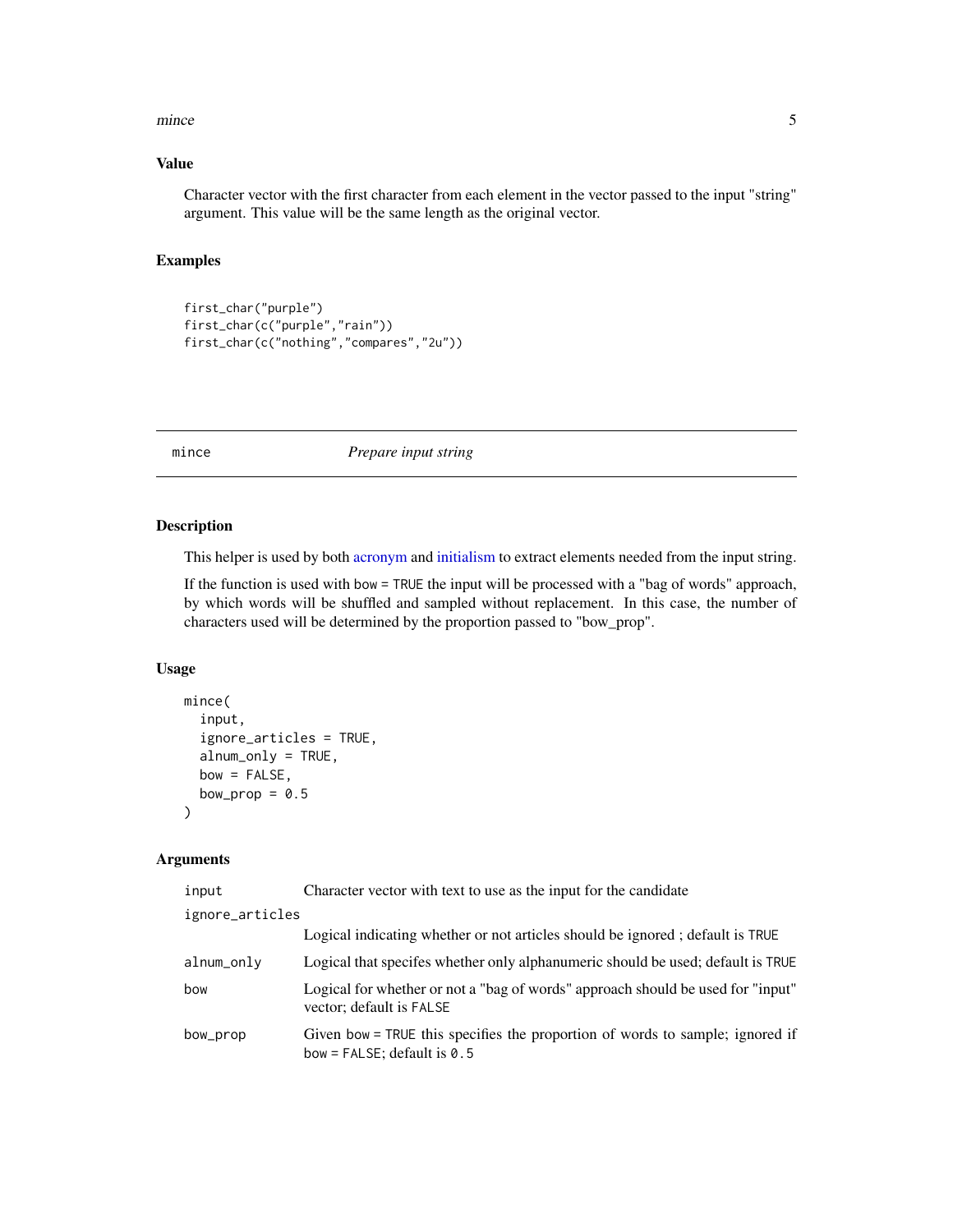### Value

Named list with the following elements:

- words: Vector with one element per word to be used in the acronym or initialism
- collapsed: Vector of length 1 containing all characters from words collapsed
- words\_len: Vector containing length of each word
- first\_chars: Vector containing first character from each word